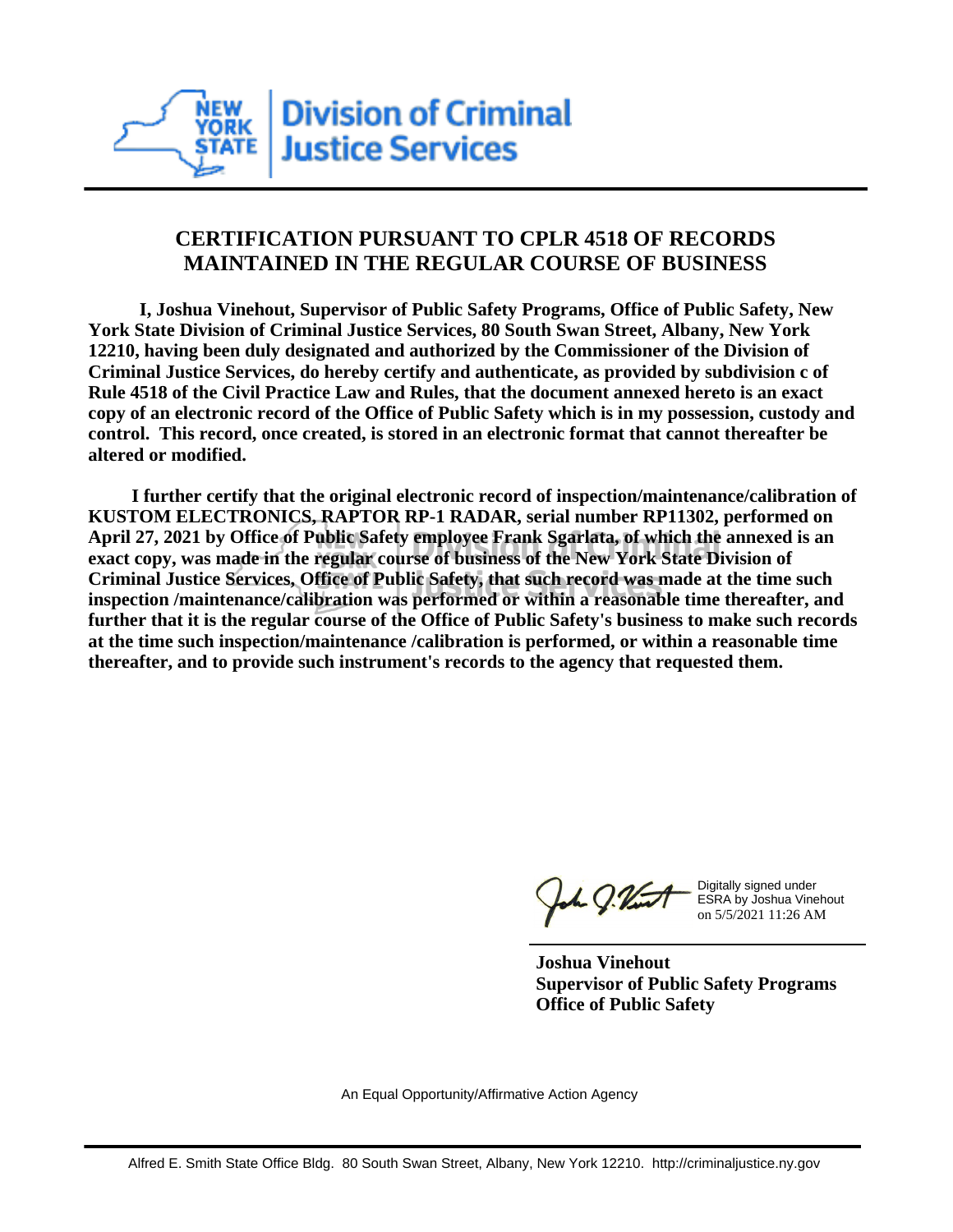## **RADAR RECORD OF INSPECTION / MAINTENANCE / CALIBRATION**

## **Name of Submitting Agency: Wayne County Sheriff`s Office Manufacturer: KUSTOM ELECTRONICS Model: RAPTOR RP-1 Date: April 27, 2021 Serial Number: RP11302**

 **I hereby certify that KUSTOM ELECTRONICS RADAR, model RAPTOR RP-1, serial number RP11302/ / RK17448 / / N/A, has been calibrated using standards whose accuracies are established by the National Bureau of Standards, or have been derived by the ratio type of self calibration techniques. Calibration has been effected by controlled tests performed on the date indicated above.**

| <b>Test No</b> | <b>Internal Standard</b>                   | <b>Test Result</b> |
|----------------|--------------------------------------------|--------------------|
|                | <b>PAS MPH</b>                             | <b>PAS MPH</b>     |
| <b>Test No</b> | <b>Certification Standard (Stationary)</b> | <b>Test Result</b> |
|                | 65 MPH                                     | 65 MPH             |
|                | 35 MPH<br>YORK                             | 35 MPH             |
| <b>Test No</b> | <b>Certification Standard (Moving)</b>     | <b>Test Result</b> |
|                | 65 MPH                                     | <b>30 MPH</b>      |
|                | 35 MPH                                     |                    |

**Turning Fork Certification / Date of Certification: April 27, 2021**

| <b>Serial Number</b> | Frequency | <b>Test Result</b> |
|----------------------|-----------|--------------------|
| 36125                | H7        | 65 MPH             |

**The above stated tuning fork has been tested and found to oscillate at 4730 Hertz. It will cause a calibration signal of 65 MPH when used with a Doppler traffic radar operating at 24,150 Mhz.**

| <b>Serial Number</b> | <b>Frequency</b> | <b>Test Result</b> |
|----------------------|------------------|--------------------|
| 39750                | 2540 HZ          | 35 MPH             |

**The above stated tuning fork has been tested and found to oscillate at 2540 Hertz. It will cause a calibration signal of 35 MPH when used with a Doppler traffic radar operating at 24,150 Mhz.**

 **I further certify that the entries made in these records were made at the time that the inspection /maintenance/calibration of the above identified RADAR was performed, or within a reasonable time thereafter.**

 *page 1 of 2* 

Digitally signed under ESRA by Frank Sgarlata on 4/27/2021 12:29 PM

**\_\_\_\_\_\_\_\_\_\_\_\_\_\_\_\_\_\_\_\_\_\_\_\_\_\_\_\_\_\_\_\_\_\_\_\_\_**

**Frank Sgarlata Highway Safety Equipment Technician Office of Public Safety**